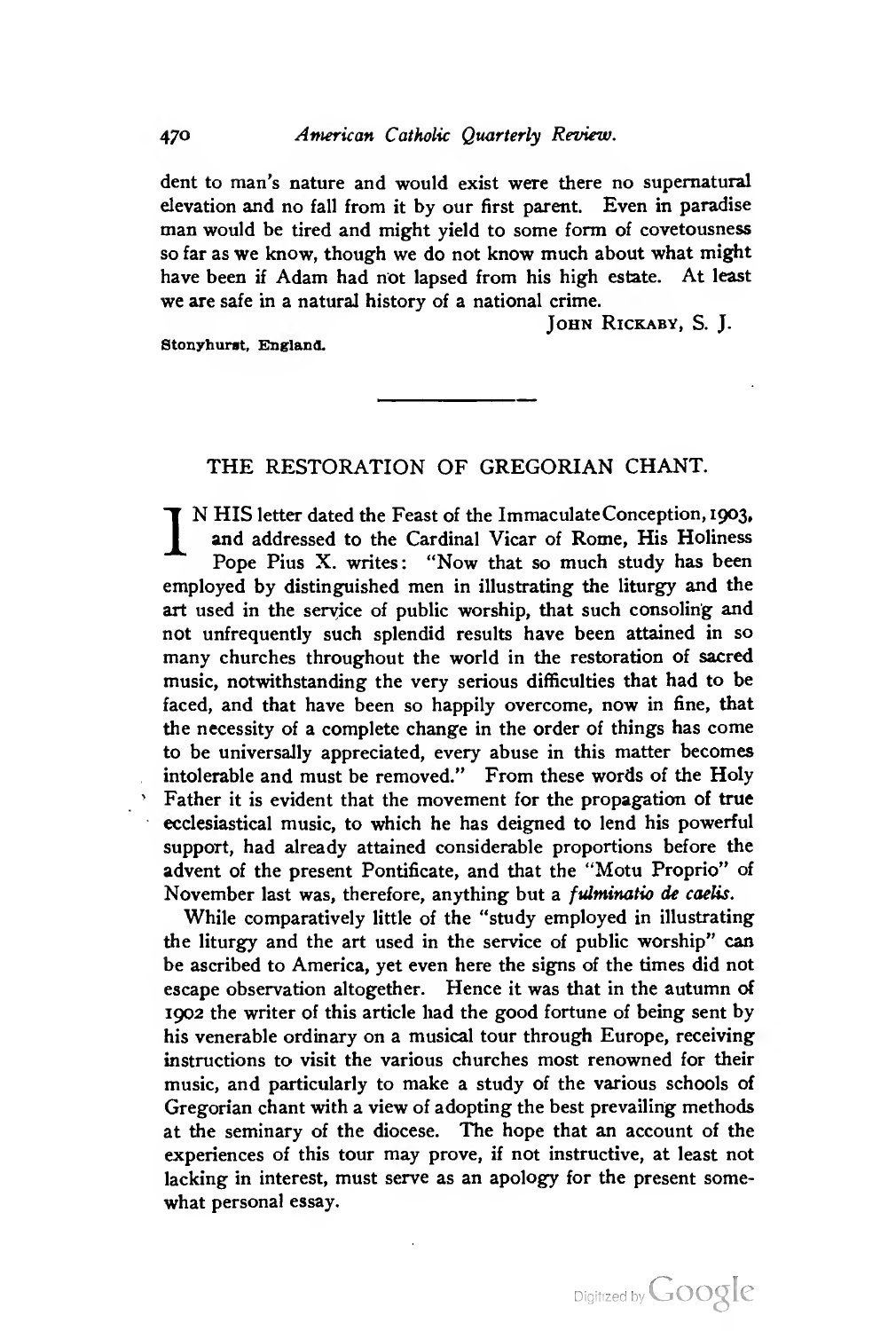In the course of this article we shall frequently have occasion to speak of the various theories on Gregorian chant, particularly in reference to its rhythm. In order that in such cases we may be more clearly understood, we deem it well, before proceeding, to make some preliminary remarks on the history of this style of music.

Gregorian chant, as is well known, is the musical art product of the first ten centuries of the Christian era. Compared with modem music it differs in many points, chiefly, however, in this, that its rhythm is not metrical or strict, but free, like the rhythm of prose. Now it is precisely this peculiar rhythm which occasioned the manifold vicissitudes that plain chant has had to undergo. As early as the tenth century a decline in the right understanding of this rhythm began to show itself. This was particularly true in the case of the long melisms of the graduals, whence the rise of the sequence-form which resolved these long neumes into a chant almost exclusively syllabic. With the more enthusiastic cultivation of polyphony the rhythm of Gregorian suffered more and more, until finally, in the fifteenth century, it had become one of the lost arts. The beautiful melisms, exquisitely wrought and intended for delicate and lightsome execution, were now sung in long and ponderous tones, without any attention to the grouping of the notes—<sup>a</sup> matter so essential to the proper rendering of Gregorian song. No wonder, then, that a need was at length felt of abbreviating what had become unending, formless exercises in vocalization. In Italy the great Palestrina himself undertook the task of a reform. His effort, it is true, proved abortive, as he never completed the work he began, and even what he did accomplish we can now say with almost absolute certainty never reached the hands of the publisher. The disciples of Palestrina were, however, more successful in the pseudo-reformation, and the result of their labors is what is known as the Medicean Gradual.

While the intentions of the reformers of Gregorian in the six teenth century cannot well be impugned, inasmuch as it was their object to give to the chant a form better accommodated to the prevailing method of execution, yet their work was certainly not a reform in the sense of the Council of Trent, in which case they would have acted on the admonition of Charlemagne to the singers of his time: "Revertimini ad fontes Sancti Gregorii." As it was, the Gregorian reform of the sixteenth century was merely a makeshift, one that was quite inadequate to rescue the chant from the almost universal contempt into which it afterward fell.

About the middle of the last century an unusual amount of interest was displayed in the study and cultivation of Gregorian. The question of rhythm especially received attention, and various diverg ent theories were advanced. Père Lambilotte believed that he had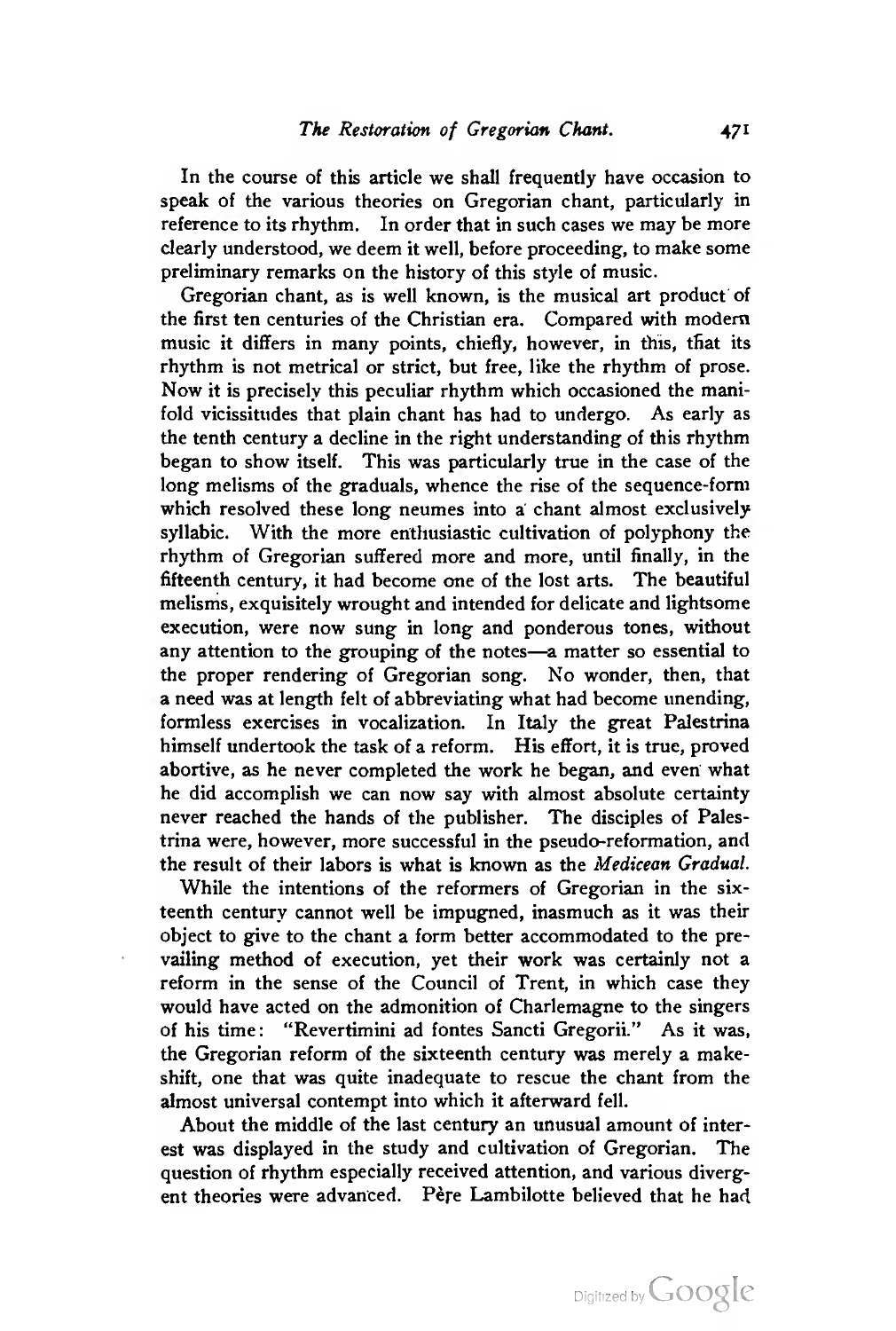found evidences in the manuscripts to show that the rhythm of plain chant was really metrical. Since then this same idea has more or less fascinated such men as Houdard, Lhoumeau, Lutschounigg and the Jesuit Dechevrens. Amongst those who stood for the free rhythm of Gregorian there arose two distinct schools, one of which has gradually become to be known as the school of Ratisbon, the other the school of Solesmes. Historically viewed, these two schools represent respectively the Gregorian of the Renaissance and that of the Middle Ages down as far as the beginning of the eleventh century. While both the school of Ratisbon and that of Solesmes are perfectly agreed on the fundamental principle, "Sing the words with notes as you would speak them without notes," yet their several interpretations of this principle have carried them widely apart. In both schools the tonic accent is considered the most essential element of free rhythm. But what is the nature of this accent? The history of language tells us that originally the tonic or acute accent was exclusively a musical one, designating neither stress nor length, but merely an elevation of the voice. In the Latin language, however, particularly during the third and fourth centuries, this accent brought with it the additional idea of intensity, while long accents appeared only with the Romance languages, of which they were really the cause. Now, while the Solesmes school insists on the accent of Latin as spoken during the ages in which the Gregorian melodies originated, and, therefore, as designating not length but merely stress, the school of Ratisbon, following a practice dating back as far as the fifteenth century, marks each accented syllable with a tailed note, assigning to it a time value approximately one-half greater than that of unaccented syllables. And yet, despite this difference in the apprehension of the nature of the tonic accent, the two schools might readily have made a compromise in selections purely syllabic.

Far greater is the divergence of the two schools as regards the rendering of the pneumatic chant. According to the teaching of Guido of Arezzo, '"In harmonia (melody) sunt soni, quorum unus, duo vel tres aptantur in syllabas, ipsaeque solae vel duplicatae neumam, i. e. partem constituunt cantilenae ; sed pars una vel plures distinctionem faciunt, i. e., congruum respirationis locum." (Microl. 15.) While this doctrine may not be of absolute necessity in syllabic chant, as the proper declamation of the text is here frequently a sufficient guide ; for the right rendering of the more elaborate compositions it is of the utmost importance. Without due attention to the rhythmical articulation of the melody the delicate symmetry which constitutes the chief grace of Gregorian is lost, and particularly the long melisms become .both meaningless and difficult of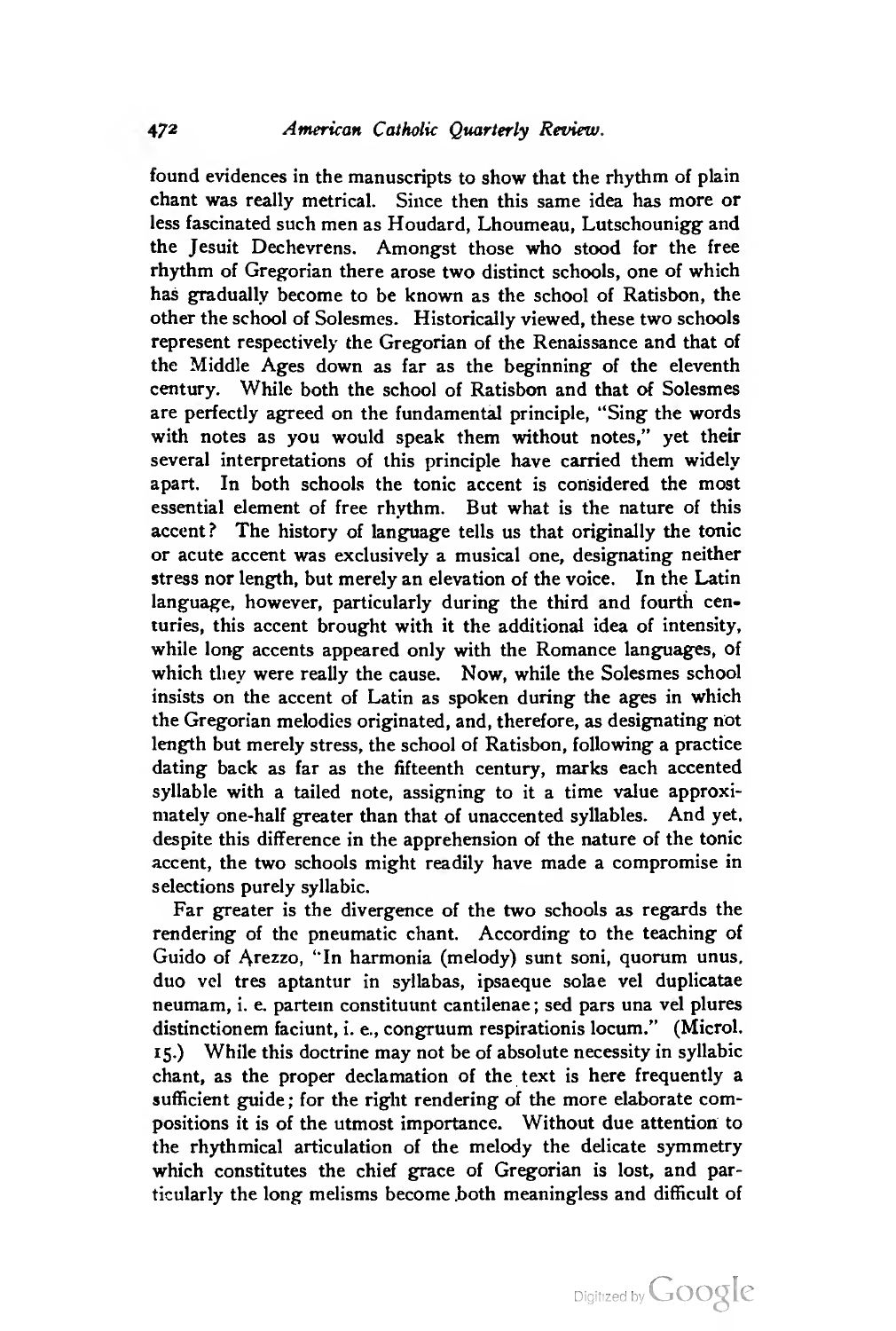execution. To have called the attention of the world once more to all this is by no means the least of the services the school of Solesmes has rendered to the traditional chant.

In the school of Ratisbon there has been but little regard for this nice balancing of parts. And indeed it could not well have been otherwise, for the reason that the authors of the curtailed edition of the chant, of which that school has made use almost exclusively, had destroyed, albeit unconsciously, nearly every vestige of this symmetry.

Having thus given a brief sketch of Gregorian in its various phases, we now return to the principal object of this article, which is, as has been indicated before, an account of the writer's personal observations while in the pursuance of musical studies in Europe.

As the interest of the writer was concentrated in a great degree on the work of ecclesiastical seminaries—it being his desire to learn just how much could be done for the advancement of church music in such institutions—his first visit was paid to Oscott College, the diocesan seminary of Birmingham. The music of this institution has of late years attained a considerable degree of renown, and rightly so. Not only is Gregorian taught thoroughly, but also the classics of the Renaissance and the compositions of the ablest modem composers of church music receive <sup>a</sup> very fair share of well directed attention. Of all this a Benediction service, of which the music was partly Gregorian and partly figured, as well as a short musical programme, given by way of sacred concert, and consisting of selections from the works of Benz, Perosi, Croce, Palestrina and Philipps, were more than sufficient evidence. It was impossible to escape the conclusion that here at least a return to true religious music, in the same sense that His Holiness Pope Pius X. has since prescribed for the entire Catholic world, was most seriously in tended, and, furthermore, that the seminary is not the last place where the foundation of such a reform can and ought to be laid.

No less edifying was the music at the Birmingham Cathedral itself. Here, too, everything was in absolute conformity with the musico-liturgical prescriptions of the Church. About the year 1850 the choir of St. Chad's became the recipient of a partial endowment, the fruition of which was to be dependent upon the following conditions: First, that certain parts of the Mass, such as the Asperges, the Proprium Missae, the Credo, Sanctus and Benedictus, should always be sung in Gregorian ; secondly, that all figured music, sung at either High Mass or Vespers, be strictly ecclesiastical in character, and, thirdly, that compositions of this latter kind be such as not to render an accompaniment of either organ or other musical in struments indispensable. It was thus that the sacredness of the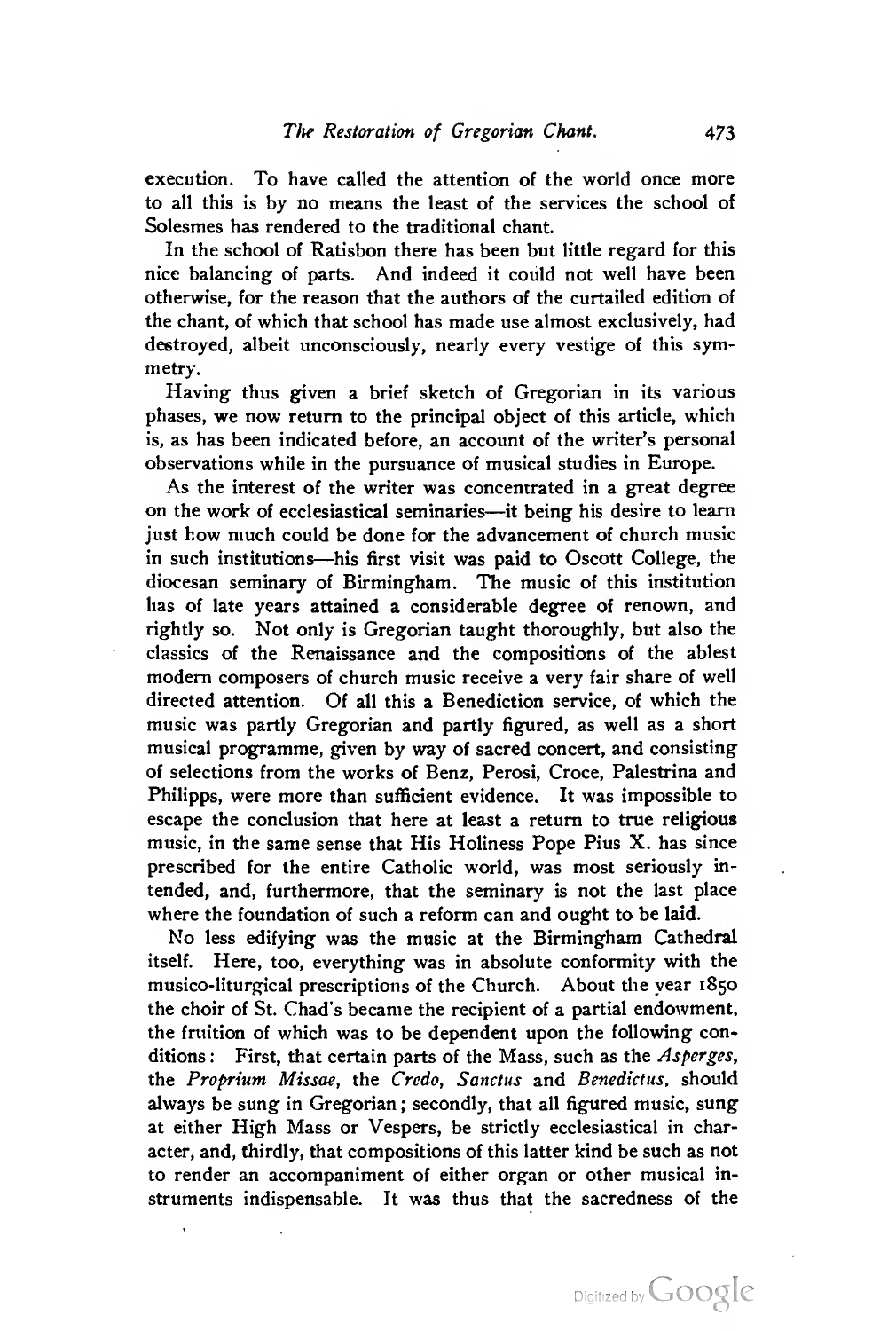music has been safeguarded in this church for over a half century, a fact which neither clergy nor laity have found reason to regret

It is a well-known fact that while Catholic churches have, during the last three centuries, gradually turned their backs upon the pro ductions of the Renaissance masters and have substituted therefor, as a rule, compositions such as should never have been tolerated in the house of the Lord, the same cannot be said of many Protestant churches, particularly the cathedrals of England. Here the tradi tions of the school founded by Tallis and Byrde have been tenaciously adhered to down to the present day. The music of these churches is, therefore, really devout and edifying to a degree that must seem almost incredible to one who has not himself been a witness to the fact. The writer will never forget the profound impression made upon him when in Oxford he was present for the first time at the evening service in Christ Church. The singing of the Psalms was truly enchanting. While the movement in the recita tion of the sacred text was light and crisp, the effect was none the less that of a sincere, heartfelt prayer; and the accompaniment of the organ, now calm and subdued, now modestly swelling its tones, gave to the whole an air of religious solemnity such as is seldom to be found except amidst the sweet melodies of the traditional chant as sung by the Benedictine monks. The polyphonic doxology sung at the close of each Psalm seemed verily a foretaste of heaven, where choir vies with choir in giving glory to the Triune God. Even the plain reading of the lessons and prayers was deeply impressive, bearing ample testimony to the unfathomable sublimity of the liturgy of the Catholic Church in every, even in its most simple, part.

What has been said of the music of Christ Church is equally true of the music of numerous other Anglican churches, such as St. Paul's, Westminster Abbey and Chapel Royal, in London; the Cathedral of Ely and King's Chapel, in Cambridge. Nor must we imagine that the effectiveness of the music we have just described is due in any way to the massiveness of the choirs by which it is produced. As a matter of fact, the choir of Westminster, which is a fair example in this respect, consists of only six or eight men and a few more than twice that number of boys. The greatest care, however, is exercised in the selection and training, particularly of the boys' voices ; and it is thus that these English cathedral choirs insure that purity and roundness of tone which has deservedly made them the object of almost universal admiration.

The writer had been in London but a very short time when his attention was repeatedly called to the magnificent performances of the choir of St. Philip's Oratory. Many non-Catholics, he was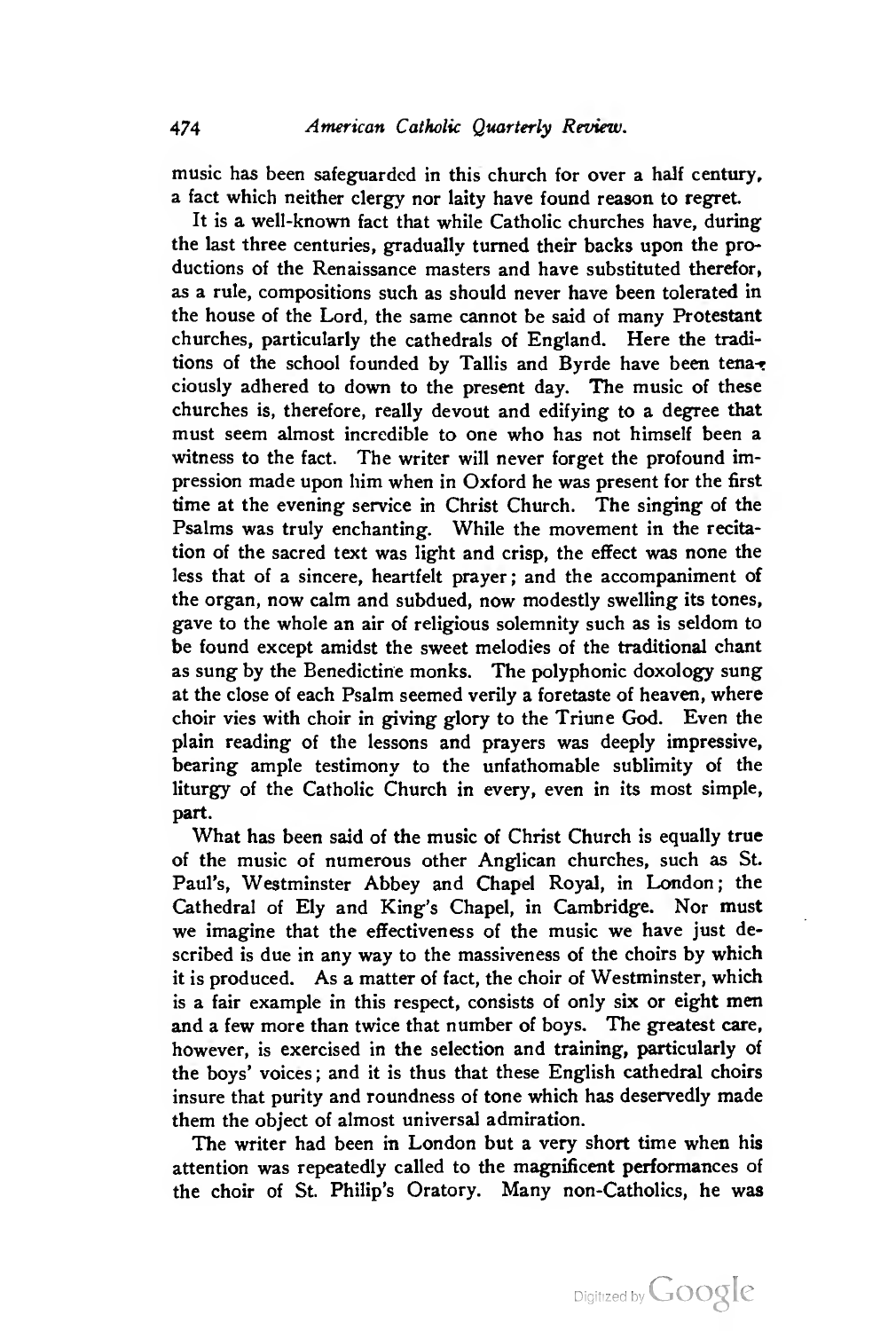told, frequented this church simply because of the beautiful music. One visit sufficed to convince him of the correctness of the information he had received. The choir consisted of a goodly number of well-trained singers, and was located, not in the chancel, as were those of the Anglican churches, but on a side gallery, where at least part of them could be conveniently seen from the body of the church. The Mass which was sung was one of wonderful pomp and splendor, and was rendered in a manner that would have done credit to a theatre of the very first rank. The congregation, which filled every seat down to the very door of the church, listened with the utmost attention, while the ministers at the altar sat patiently waiting.

But there is true church music in Catholic churches also in London, such as compares most favorably with that of Westminster Abbey and St. Paul's. The late Archbishop of Westminster, Cardinal Vaughan, anxious to restore in England the Catholic liturgy in its full splendor, some time before his death brought from Downside College the highly gifted and energetic Professor Terry, and appointed him choirmaster of the new Westminster Cathedral. Mr. Terry, who is an authority on the music of Byrde, the English Palestrina, immediately determined to make his choir the exponent of that master's works, hoping thus to excite amongst his Catholic countrymen a noble emulation of the glorious achievements of Catholic Englishmen of other times. That the efforts of Mr. Terry have thus far met with the greatest success is evident from the high renown which the choir of Westminster has already obtained. Even under the unfavorable conditions presented by the Pro-Cathedral, in which services were conducted until the opening of the Cathedral proper, some months ago, the effect of the music was one of calm religious serenity, truly worthy of the house of God.

It was at Westminster that the writer first became acquainted with the traditional Gregorian melodies rendered according to the method of Solesmes. The impression made upon him on that occasion was not, however, what he had anticipated. Having been thoroughly imbued with the principle that in Gregorian chant the accented syllables are practically long and are to be produced with a considerable impulse ; and, furthermore, that the diamond-shaped notes, because short, are to be rendered rapidly, it was impossible for him to thoroughly appreciate these unruffled, passionless melodies. These subjective difficulties, however, gradually vanished when further opportunities of hearing the chant were afforded in the monastery of Famborough, and particularly in the abbey of Appuldurcombe, I. of W., where the Benedictines of Solesmes are now in exile and of which we shall have more to say toward the end of this article.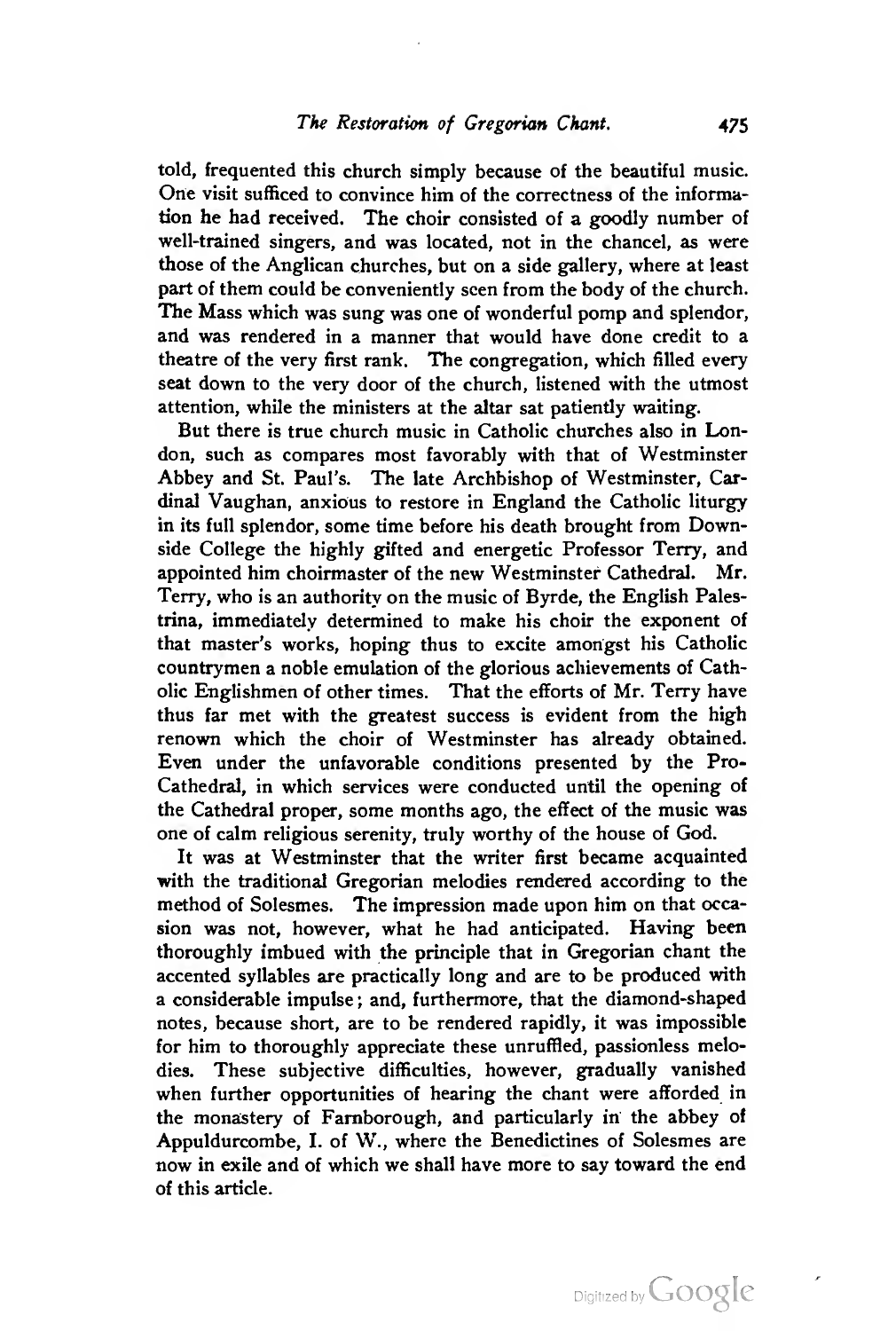It is a well-known fact that in several of the countries of continental Europe the work of a reform in church music has been prosecuted with admirable energy, especially during the last three or four decades. In Belgium, where a special school has been established to aid in this reform, the efforts thus far made have been crowned with well-merited success. Aside from Gregorian, which is cultivated assiduously, the music sung in the larger churches is almost exclusively that of the Cecilian school, that is, it is more or less an imitation of the masterpieces of the Renaissance, characterized by a liberal use of more modem harmonies; and the choirs, consisting of men and boys, and not unfrequently of men only, possess all the requisites for a dignified and devout rendering of this music.

At the Cathedral of Tournay the writer observed a little peculiarity in the execution of the Gregorian chant, one that he found again later on at the Cathedral of Malines. While the method used in both these churches was practically that which we have described above as the method of Ratisbon, the actual rendering was far more vigorous than is usually the case amongst those who belong to that school. The impression the chant made here was that of a sermon delivered with power and majesty, rather than that of a calm musical declamation. The vast difference between this method and that of Solesmes was evident from the very first moment ; and the contrast became even more striking when opportunities were again afforded of hearing the traditional chant amongst the Benedictines of Louvain and Maredsous. The thought that arose spontaneously was that, if Malines made its watch-word "Sing as though you were preaching," and if Ratisbon proclaimed "Natural Declamation" the ultimate criterion of good chant, then "Sing as you pray" might rightly be given as the motto of Solesmes.

In fact, it is the character of simple, childlike prayer that marked the chant of the Benedictines everywhere. Particularly true, however, was this at Maredsous, Maria Laach, Beuron and Einsiedeln, where the fathers have larger churches, better adapted to choirs of seventy or eighty men. The long pauses at the asterisk in the Psalms,and the extreme precision especially in the responses. Psalms and hymns—things that seemed somewhat mechanical in smaller chapels—here produced <sup>a</sup> wonderful effect of self-denial and devotion ; while the simple, scarcely audible accompaniment of the organ lent to the whole a charm such as must in time conquer even the most hostile.

Excepting the few remarks relative to Gregorian in Westminster, we have thus far spoken of the traditional chant in monasteries only. If thereby we have left the impression that this chant, which is now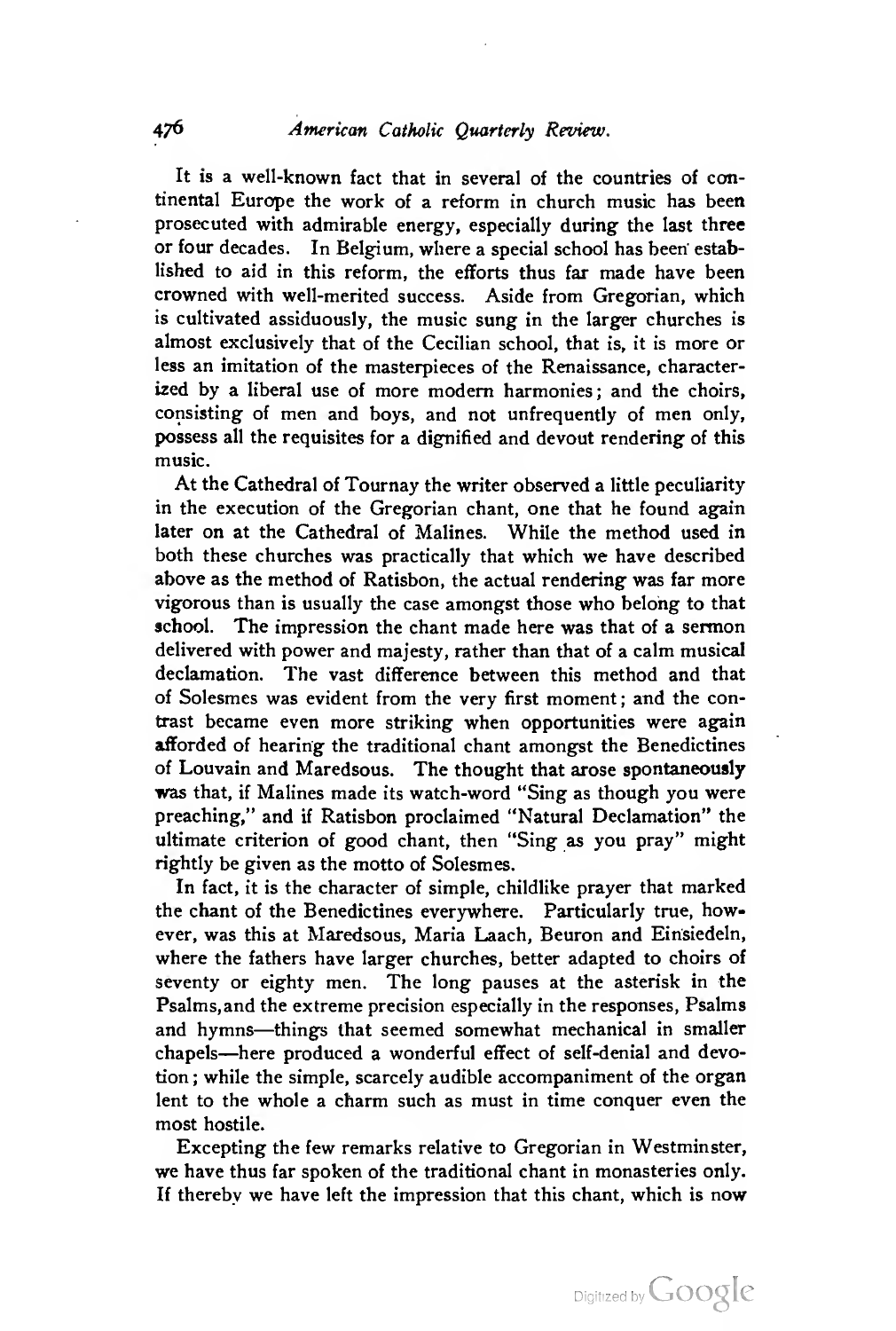to become once more the property of the Catholic world, was confined, even two years ago, to such institutions only, we must, before proceeding, correct this error. As a matter of fact, the theory and practice of the traditional melodies has been part of the course of the Fribourg University for some time, instructions in that branch being given by the now well-known Dr. P. Wagner. Short and more popular courses have also been given at various times by the monks at Beuron; while a great number of students of the chant, coming from all parts of the world, have profited by the kindness of the fathers of Solesmes. As to practical results, the boys' choir of Mr. Booth has long since made itself famous by its public illustrations of the chant, given in Liverpool and elsewhere. Even in Germany, where the spirit of opposition against Solesmes chant had long prevailed, at least the method of rendition gradually made considerable conquests.

Whenever of late years the question of reform in matters pertaining to church music has been raised, those who were unwilling to hear of a change have invariably appealed to the example of Italy, and especially to that of Rome. While it is true that the abuses have been as great there as in other parts of the world, it is also true that this fact was duly recognized by ecclesiastical authorities, and that at least in some instances the means were used to radically eliminate such abuses. The work done in this respect by the present Pope when still Patriarch of Venice is now too well known to require comment. At Loretto, too, and at the shrine of St. Anthony of Padua, the musical part of the services has for many years past been conducted with all requisite decorum, the care of the music in these churches having been intrusted to men specially trained at the school for church music in Ratisbon. In Rome the choir of the Anima, under the direction of Dr. Mueller, has been setting a good example for several decades, one that has not been altogether unproductive of good fruits, at least in some of the larger churches of the Eternal City.

The principal part, however, of the reform in Rome as well as elsewhere in Italy was, during all this time, going on in the ecclesiastical seminaries. It was felt that here the foundations of all permanent reform in this matter must be laid by imbuing the clergy of the future with a proper realization of what the music of the Church can and ought to be. Of the institutions of this kind in Rome the German College has for many years enjoyed the highest reputation for the truly ecclesiastical character of its music, but particularly for its exemplary execution of the Gregorian chant. The extraordinary zeal manifested by the students of many other Italian seminaries during the last two or three years is due in a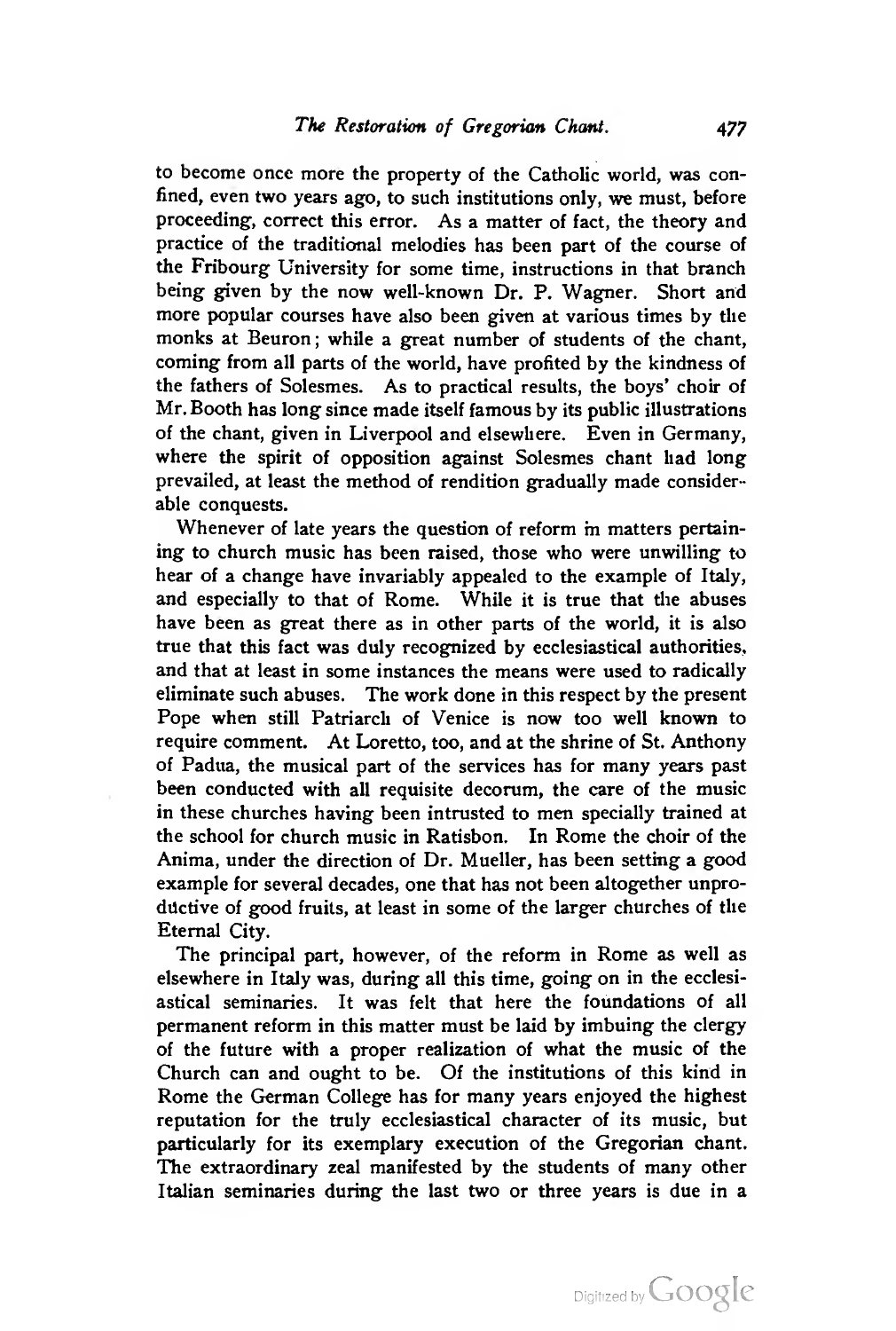great measure to the introduction of the traditional melodies; and it can safely be said that this display of enthusiasm on the part of the seminarians contributed in no small degree to give confidence to Pope Pius X. in the reform he has undertaken with so much energy. Of the rapidity with which the traditional melodies were spreading amongst the institutions of which we are speaking at a time when the Ratisbon edition of the chant still retained its official character, an idea may be formed from the fact that at the close of the year 1902 no less than seven of the more important Roman colleges, such as the Collegio Capranico and the Seminario Vaticano, were actually making use of the Solesmes edition to the exclusion of all others.

"It is gratifying for us," says His Holiness in the "Motu Proprio" on church music, "to be able to acknowledge with real satisfaction the large amount of good that has been accomplished in this respect (the removal of abuses affecting sacred music) during the last decade in this our beloved city of Rome, and in many churches in our country, but in a more especial way among some nations in which illustrious men, full of zeal for the worship of God, have, with the approval of the Holy See and under the direction of their Bishops, united in flourishing societies and restored sacred music to the fullest honor in all their churches and chapels." Of the nations to which His Holiness here refers as the chief source of consolation to himself there can be no doubt that Germany is entitled to the very first place. The amount of work accomplished in the restoration of sacred song by the German Cecilian societies, to which the "Motu Proprio," without naming them, refers in a special way, can scarcely be overestimated. When, forty years ago. Dr. Witt, the founder of these societies, first began his campaign against the scandalous per formances then in vogue, there were perhaps in all Germany not three churches whose music might have served as a model to the rest. To-day, on the contrary, it would not be a difficult task to give a long list of dioceses in that country in which a complete transformation has taken place, from the cathedral down to the last village church. Another evidence of the remarkable activity dis played in the circle of the German Cecilian societies is the fact that, while at the beginning of the reform movement there were but very few compositions deserving of recommendation, the catalogue of the "Allgemeiner Deutscher Caecilienverein" at present contains over three thousand such compositions, adapted to the requirements of every conceivable occasion, and accommodated to the ability of choirs of every degree of perfection.

Among the chief factors in the renovation of ecclesiastical music in Germany as well as in many other countries of both Europe and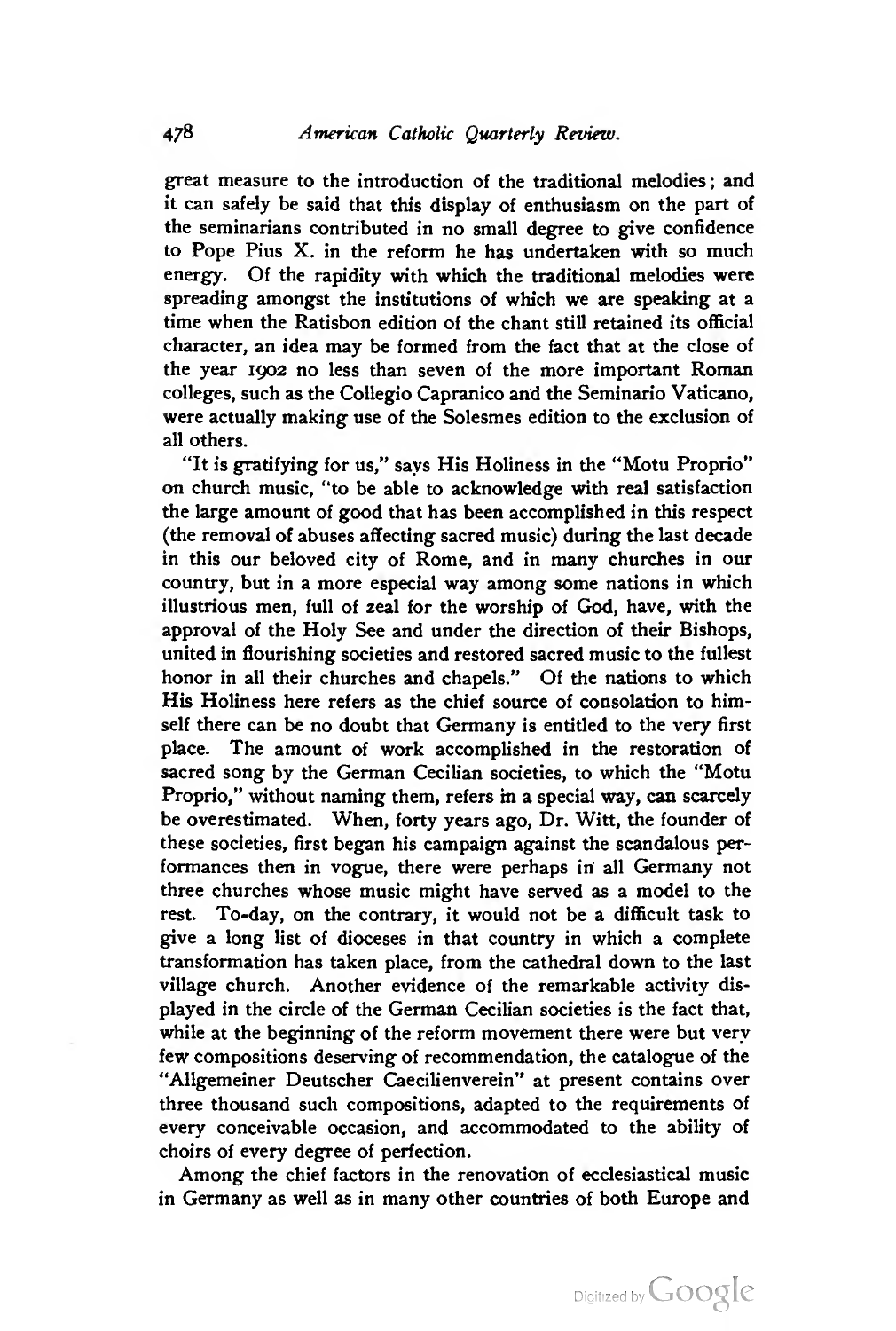America, the "Kirchenmusikschule" of Ratisbon occupies a most prominent place. This school, which was founded in 1874 by Dr. F. X. Haberl, a member of the Papal commission for the revision of the hitherto official chant, and by the Canons Dr. G. Jakob (July, 1903) and Michael Haller, has been the direct outcome of the needs of the times in the early days of the Cecilian movement. Some years before the agitation begun by Witt against the so-called church music of the eighteenth century, Louis I. of Bavaria, that ardent promoter of the fine arts, had brought about in the Cathedral of Ratisbon a revival of the classic polyphony of the Renaissance. Before long Ratisbon had become the Mecca of all church musicians, especially of those belonging to the Cecilian societies, and students flocked thither from all parts to hear the "Sistine Choir of Germany" and to profit by the hints they might receive from those who had been instrumental in accomplishing the work so nobly done. It was then that Dr. Haberl, at that time director of the Cathedral choir, and his two illustrious colleagues, in consideration of the inconveni ence both to themselves and to those who came to consult them, of private and irregular instructions, determined to give for six months in each year a systematic course in all those matters which pertain in an especial manner to the directors of church choirs. From this school, which has now been conducted for over thirty years with an admirable spirit of self-denial, as the writer can attest from a per sonal experience of fully six months, and unremitting zeal for the decorum for the house of God, there have gone forth some of the ablest and most active laborers in the field of modem church music, such as have contributed in no small degree to determine the character of the "Motu Proprio" of Pope Pius X., particularly in its bearing on music of the figured style.

If we were to inquire for the secret of the astounding progress made in a few decades by the reform of church music under the auspices of the allied German Cecilian' societies, we should find it to be primarily the principle adopted by them that in all matters pertaining to the sacred liturgy the prescriptions of the Church must be the first and last criterion of right and wrong. Of the fidelity of the Cecilians to this, their fundamental principle, a remarkable instance is afforded us at this very moment, when in dutiful submission to the Holy See they are about to accept formally a style of Gregorian chant of which they have been for many years the most powerful opponents.

Thus far we have spoken in a general way only of the achievements of the German Cecilian societies. Though an account of their works in detail as illustrated especially in the more important cathedral choirs would perhaps be interesting, yet we must refrain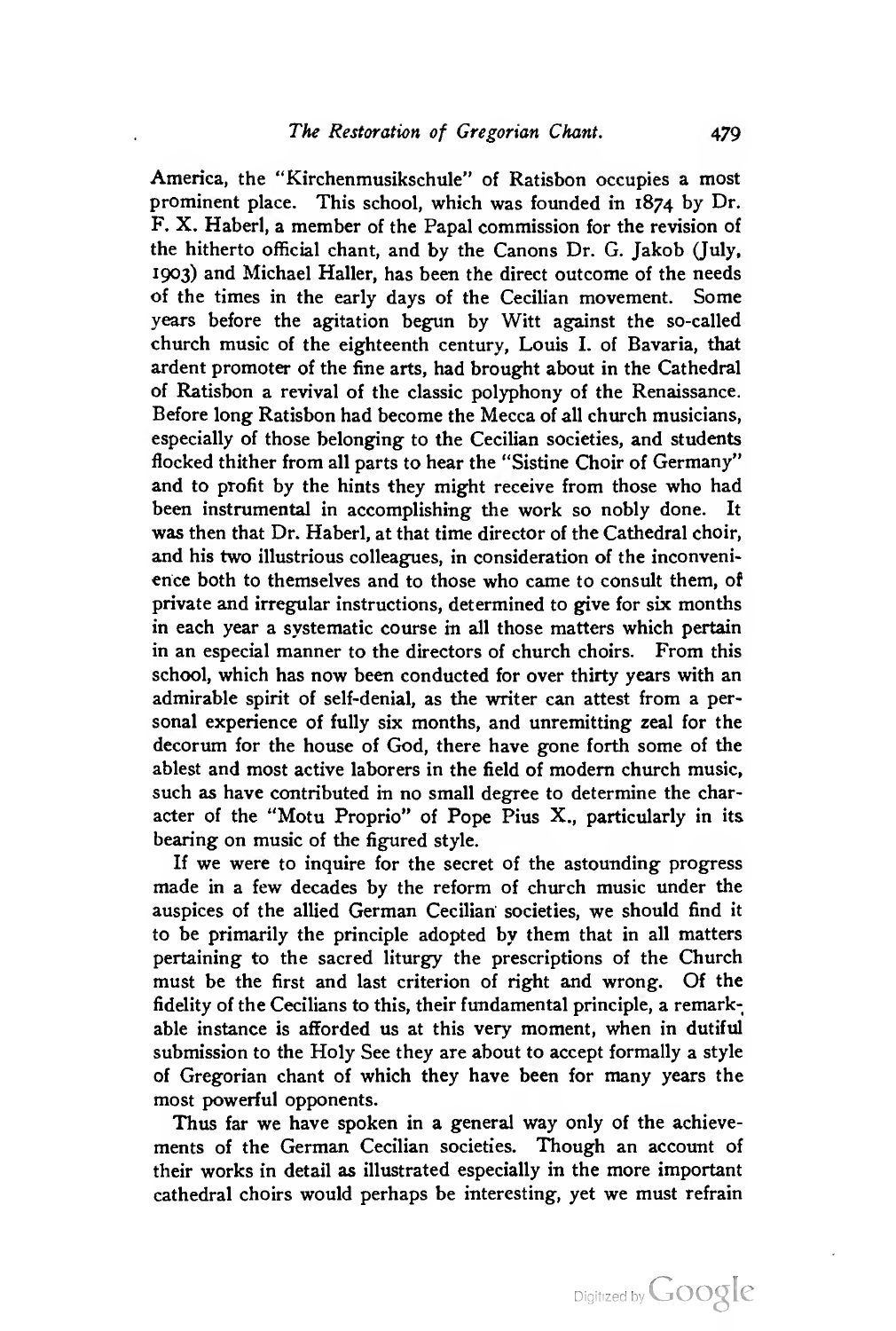from entering upon this task lest we be carried beyond the limits we have set for this article. In conclusion, however, of our remarks on Germany we would add that besides the cathedral choir of Ratisbon, which still maintains its superiority over all the rest, several other choirs of that city, and also the cathedral choirs of Muenster, Cologne, St. Gall and Brixen (the last two, though not in Germany, are affiliated with the "AUgemeiner Deutscher Caecilienverein") have attained such a degree of perfection as to compare, we believe, not unfavorably with the very best church choirs of England.

Elsewhere in this article, referring to the Abbey of Solesmes, temporarily transferred to Appuldurcombe, I. of W., we promised to return to this, the home of the Solesmes chant. We propose now, before bringing our article to a close, to keep this promise. Our object in reverting to this subject is to give a short sketch of the history of the Solesmes school, which, we believe, will be the more welcome, as it is this school that has recently been intrusted with the preparation of the prospective official edition of the traditional chant.

When during the first half of the last century Dom Prosper Guéranger had successfully restored in France the Benedictine order, suppressed by the Revolution, one of the problems that presented itself to him for solution was that of securing for the use of the monks a suitable edition of the liturgical chant. Discontented with the defective character of the books then commonly in use, he resolved to have recourse to the oldest, that is, the pneumatic manuscripts, in order to reproduce from them the original reading of the melodies of St. Gregory. To carry out this plan he deputed Dom Jausions and Dom Pothier, the latter at that time <sup>a</sup> novice of the order, to make a thorough study of the available Gregorian codices, laying down for their guidance the principle that whenever several manuscripts owing their origin to different countries and epochs were found to agree on a certain reading, this reading might safely be considered the authentic Gregorian melody. After twelve years of diligent labor on the part of these two men the Liber Gradualis was at last ready for the press. But fully twelve years more expired before it was placed in the hands of the publisher (1883), all this time having been spent by Dom Pothier, whom death had deprived of his collaborateur, in perfecting this work by further study and collating of manuscripts and in preparing that epoch-making book, "Les Mélodies Grégoriennes." which was to serve as an introduction to the new Gradual.

In spite of the great amount of care spent upon the preparation of the Liber Gradualis, the restoration of the chant of St. Gregory in